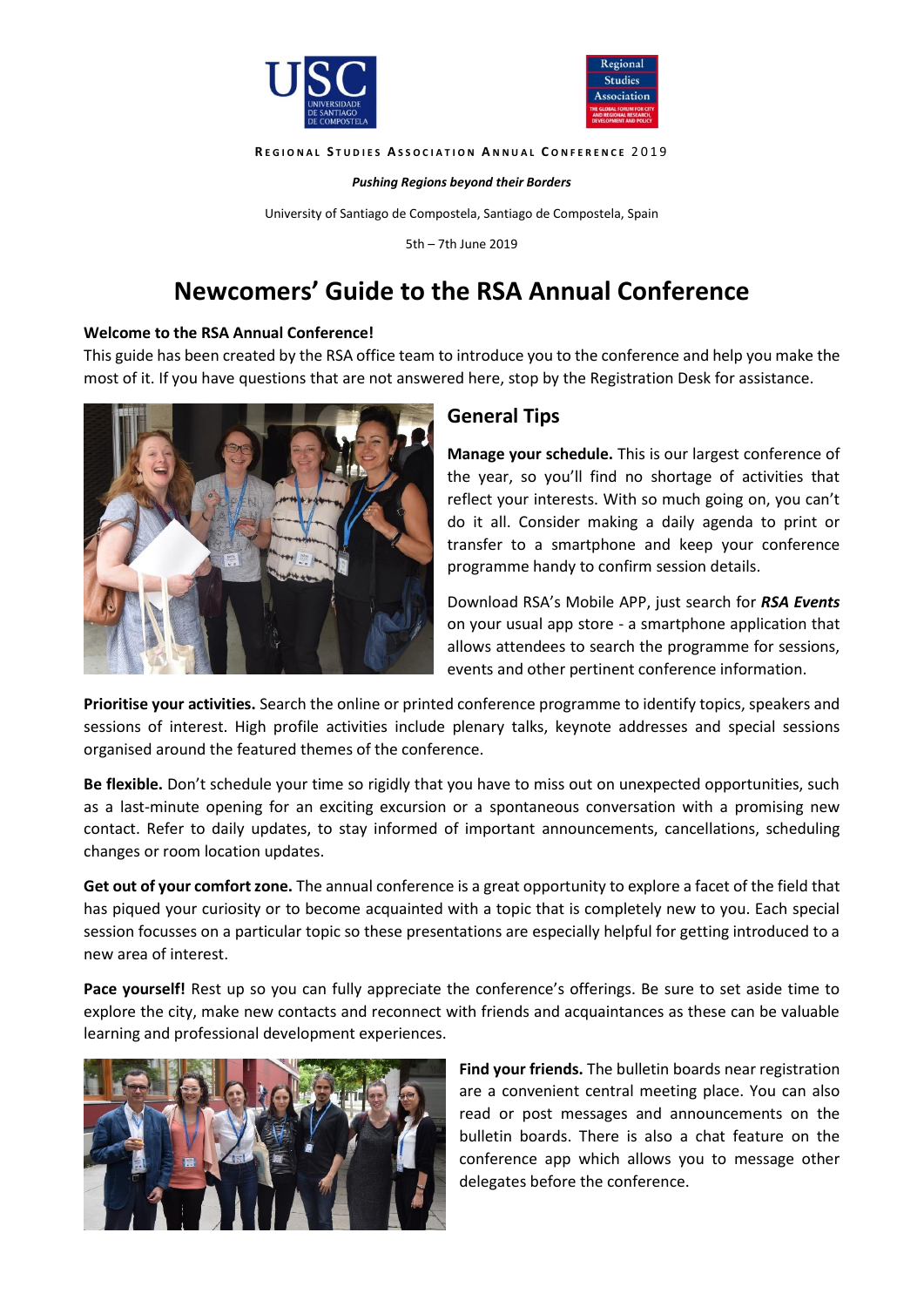

#### **Session Types**

**Paper sessions:** Speaker presentation times vary so make sure you have checked how many speakers are in your session.

**Panel sessions:** After preliminary comments, the panellists engage in a discussion with Q&A from the audience.

**Plenary sessions:** Several plenary sessions featuring highly distinguished speakers are hosted by the RSA.

**Meet the Editors:** Conference participants have the opportunity to meet some of the editors from RSA journals, after a preliminary presentation the editors engage with Q&A from the audience.



### **Session Participation Tips**

As a presenter, it is polite to stay for the entire session. Leave and enter quietly if you come or go during a session. If the room is full, find a seat on the floor or stand at the back.

Consider taking some "time off" before your session to maintain your focus and steady any last minute jitters. Check out the room before you present, if you can. Bring your presentation in two formats in case a computer can't

read your file.

Be respectful on time limits and come well-prepared, having thoroughly rehearsed your presentation. You never know who might be in the audience, so be sure to put your best foot forward! Introducing yourself to your co-presenters/chair is a good way to network and make connections. Bring a few printed copies of your paper or presentation notes to share with audience members or new contacts.



#### **Networking Tips**

If networking with specific people is high on your list of priorities, try to attend their sessions, or email them ahead of time with a request to connect during the meeting. Carry business cards to give to new contacts.

Conference badges include participants' affiliations, so keep an eye out for representatives of organisations or

departments of interest to you. The stripe on the left hand side of the badge will alert you to attendees' roles at the conference and within the association. If you attend an excellent talk, or if you have to miss a session of interest, consider following up with the presenter(s) after the meeting by phone or email. Many presenters are willing to share a copy of their presentation or paper upon request. If you are a shy or introverted person, try a field trip to meet new people in a smaller group and a more relaxed, informal setting.